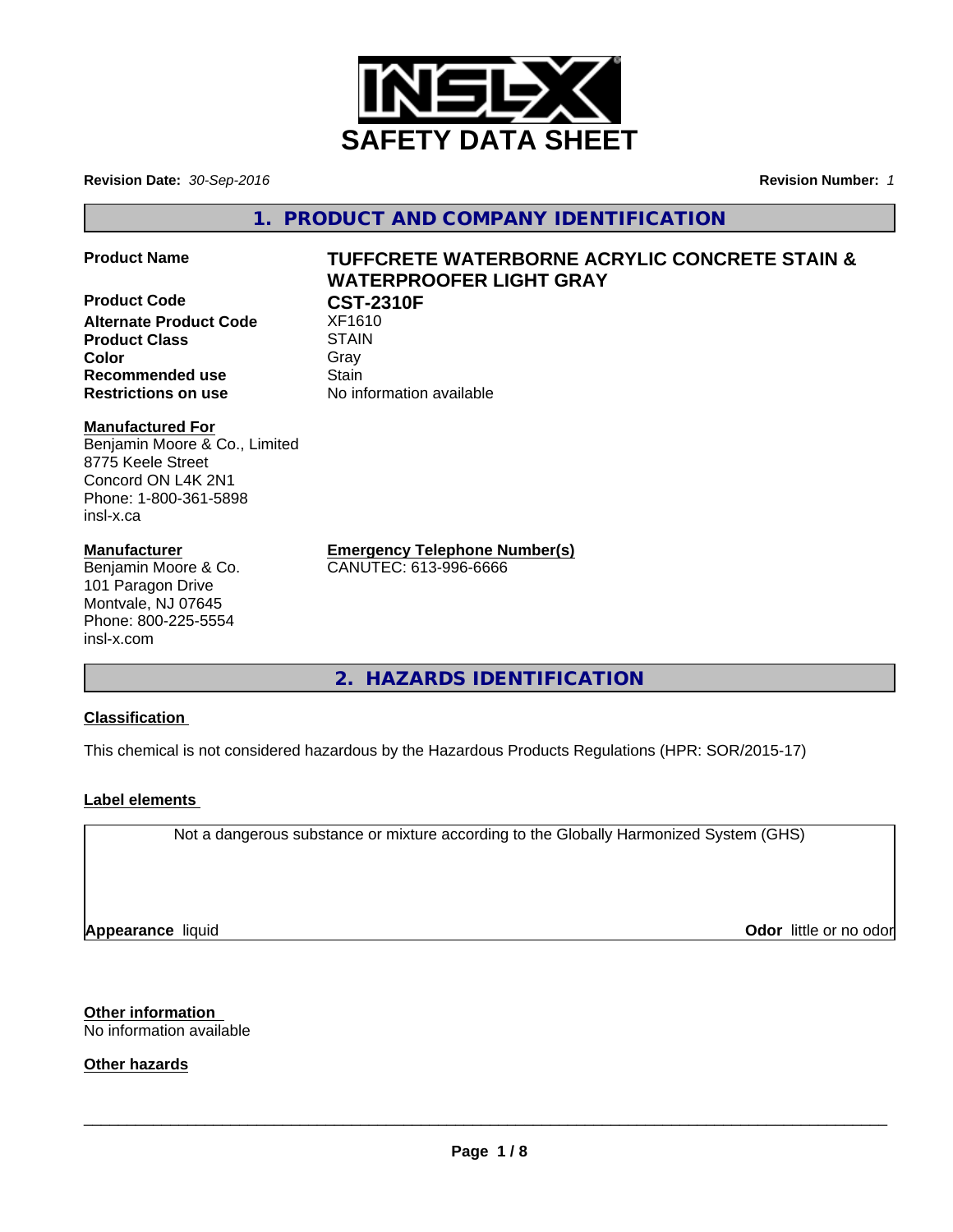**CAUTION:** All floor coatings may become slippery when wet. Where non-skid characteristics are desired, a small amount of clean sand may be added. Stir often during application.

# **3. COMPOSITION INFORMATION ON COMPONENTS**

| <b>Chemical Name</b>            | <b>CAS-No</b> | Weight % (max) |
|---------------------------------|---------------|----------------|
| Titanium dioxide                | 13463-67-7    | $5 - 10%$      |
| 2-Propanol-1-butoxy             | 5131-66-8     | $-5%$          |
| Kaolin                          | 1332-58-7     | $-5%$          |
| Sodium C14-C16 olefin sulfonate | 68439-57-6    | $0.1 - 0.25\%$ |

| 4. FIRST AID MEASURES                  |                                                                                                    |  |
|----------------------------------------|----------------------------------------------------------------------------------------------------|--|
| <b>General Advice</b>                  | No hazards which require special first aid measures.                                               |  |
| <b>Eye Contact</b>                     | Rinse thoroughly with plenty of water for at least 15<br>minutes and consult a physician.          |  |
| <b>Skin Contact</b>                    | Wash off immediately with soap and plenty of water<br>removing all contaminated clothes and shoes. |  |
| <b>Inhalation</b>                      | Move to fresh air. If symptoms persist, call a physician.                                          |  |
| Ingestion                              | Clean mouth with water and afterwards drink plenty of<br>water. Consult a physician if necessary.  |  |
| <b>Most Important Symptoms/Effects</b> | None known.                                                                                        |  |

**Notes To Physician** Motes To Physician Treat symptomatically.

**5. FIRE-FIGHTING MEASURES**

| <b>Suitable Extinguishing Media</b>                                                          | Use extinguishing measures that are appropriate to local<br>circumstances and the surrounding environment.                                   |
|----------------------------------------------------------------------------------------------|----------------------------------------------------------------------------------------------------------------------------------------------|
| <b>Protective Equipment And Precautions For</b><br><b>Firefighters</b>                       | As in any fire, wear self-contained breathing apparatus<br>pressure-demand, MSHA/NIOSH (approved or equivalent)<br>and full protective gear. |
| <b>Specific Hazards Arising From The Chemical</b>                                            | Closed containers may rupture if exposed to fire or<br>extreme heat.                                                                         |
| <b>Sensitivity To Mechanical Impact</b>                                                      | No.                                                                                                                                          |
| <b>Sensitivity To Static Discharge</b>                                                       | No.                                                                                                                                          |
| <b>Flash Point Data</b><br>Flash Point (°F)<br>Flash Point (°C)<br><b>Flash Point Method</b> | Not applicable<br>Not applicable<br>Not applicable                                                                                           |
| <b>Flammability Limits In Air</b>                                                            |                                                                                                                                              |
| <b>Lower Explosion Limit</b>                                                                 | Not applicable                                                                                                                               |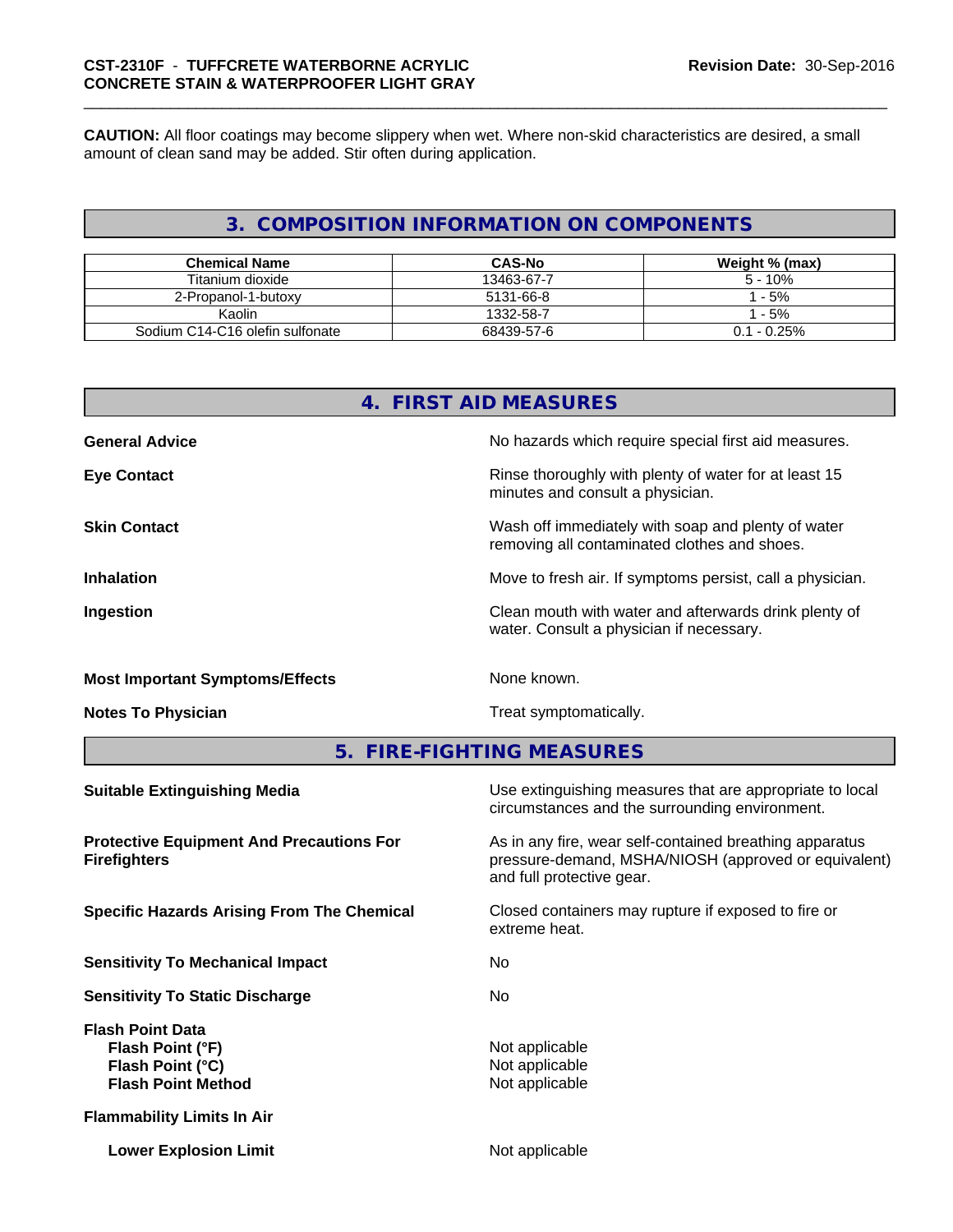#### **Upper Explosion Limit** Not applicable

| <b>NFPA</b> Health: 1 |  | <b>Special: Not Applicable</b> |
|-----------------------|--|--------------------------------|
|                       |  |                                |

#### **NFPA Legend**

- 0 Not Hazardous
- 1 Slightly
- 2 Moderate
- 3 High
- 4 Severe

*The ratings assigned are only suggested ratings, the contractor/employer has ultimate responsibilities for NFPA ratings where this system is used.*

*Additional information regarding the NFPA rating system is available from the National Fire Protection Agency (NFPA) at www.nfpa.org.*

#### **6. ACCIDENTAL RELEASE MEASURES**

**Personal Precautions Avoid contact with skin, eyes and clothing. Ensure** Avoid contact with skin, eyes and clothing. Ensure adequate ventilation.

**Other Information Other Information Prevent further leakage or spillage if safe to do so.** 

**Environmental Precautions** See Section 12 for additional Ecological Information.

**Methods For Clean-Up Force 20 All 20 All 20 All 20 Soak** up with inert absorbent material. Sweep up and shovel into suitable containers for disposal.

vapors, spray mists or sanding dust. In case of insufficient

ventilation, wear suitable respiratory equipment.

#### **7. HANDLING AND STORAGE**

**Handling Handling Avoid contact with skin, eyes and clothing. Avoid breathing H** 

**Storage Keep container tightly closed. Keep out of the reach of Keep Keep Container tightly closed.** Keep out of the reach of

**Incompatible Materials Incompatible Materials No information available** 

### **8. EXPOSURE CONTROLS / PERSONAL PROTECTION**

children.

#### **Exposure Limits**

*No exposure limits have been established for this product.*

| $10 \text{ mg/m}^3$ - TWA<br>10 mg/m <sup>3</sup> - TWA<br>$10 \text{ mg/m}^3$ - TWA<br>10 mg/m $3$ - TWA<br>$10 \text{ ma/m}^3$ - TWAEV<br>Titanium dioxide |
|--------------------------------------------------------------------------------------------------------------------------------------------------------------|
|                                                                                                                                                              |
| $3 \text{ ma/m}^3$ - TWA                                                                                                                                     |
| $2 \text{ ma/m}^3$ - TWA<br>2 ma/mª - TWA<br>$2 \text{ ma/m}^3$ - TWA<br>$2 \text{ ma/m}^3$ - TWA<br>5 mg/m <sup>3</sup> - TWAEV<br>Kaolin                   |

**Legend**

ACGIH - American Conference of Governmental Industrial Hygienists

Alberta - Alberta Occupational Exposure Limits

British Columbia - British Columbia Occupational Exposure Limits

Ontario - Ontario Occupational Exposure Limits Quebec - Quebec Occupational Exposure Limits

N/E - Not established

# **Personal Protective Equipment**

**Engineering Measures Ensure adequate ventilation, especially in confined areas.** 

**Eye/Face Protection Safety glasses with side-shields.** Safety glasses with side-shields.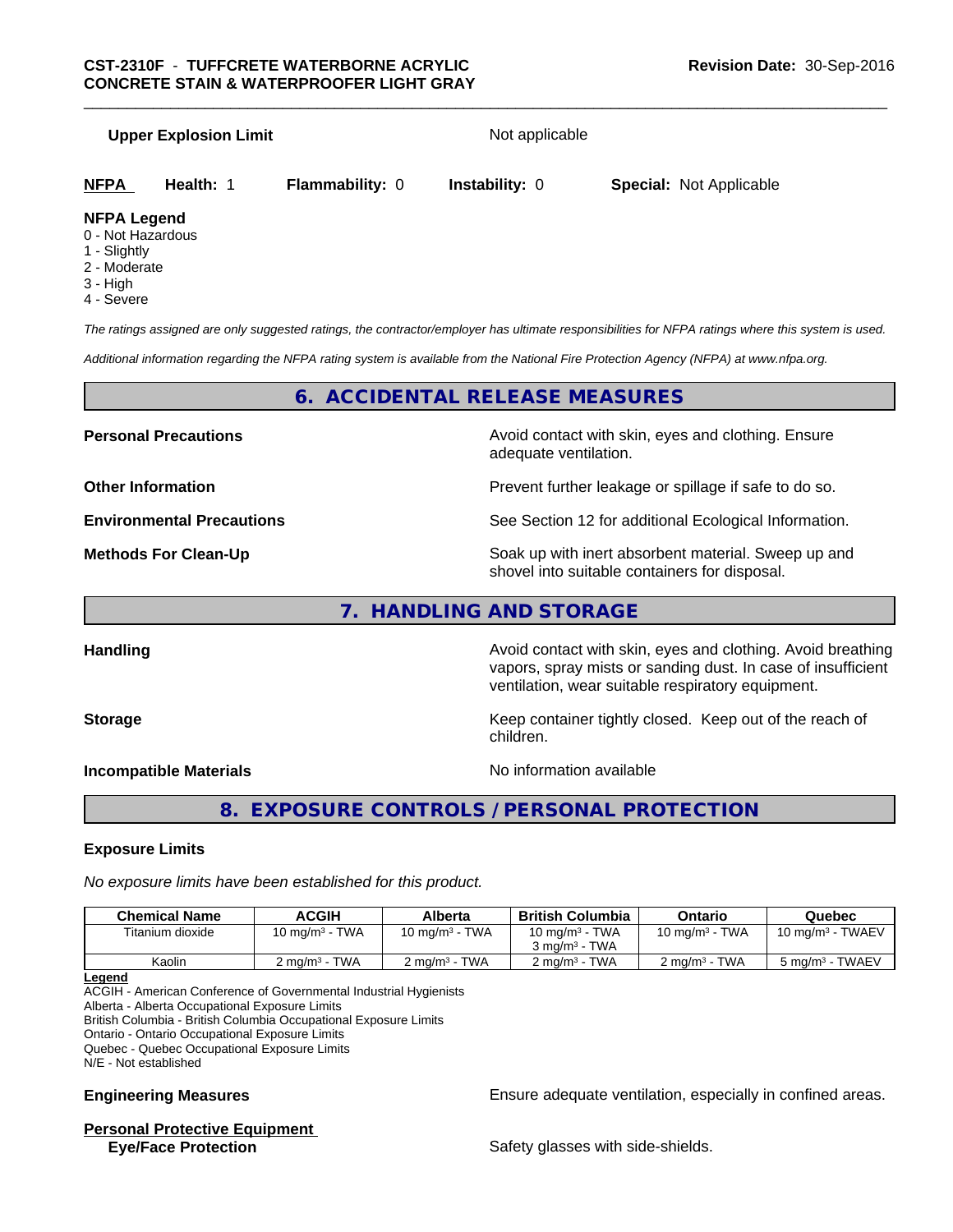**Skin Protection Protection Protective gloves and impervious clothing. Respiratory Protection In case of insufficient ventilation wear suitable respiratory** equipment.

**Hygiene Measures Avoid contact with skin, eyes and clothing. Remove and Avoid contact with skin, eyes and clothing. Remove and Avoid contact with skin, eyes and clothing. Remove and** wash contaminated clothing before re-use. Wash thoroughly after handling.

#### **9. PHYSICAL AND CHEMICAL PROPERTIES**

**Appearance** liquid **Odor** little or no odor **Odor Threshold** No information available **Density (lbs/gal)** 9.25 - 9.35 **Specific Gravity** 1.10 - 1.12 **pH**<br>
Viscosity (cps) The Contract of the Contract of the Viscosity (cps) and Viscosity (cps) **Solubility**<br> **No** information available<br> **Water Solubility**<br> **No** information available **Evaporation Rate Evaporation Rate No information available Vapor Pressure** No information available No information available **Vapor Density**<br> **We Solids** (*We Solids* (*We Solids* (*We Solids* (*We Solids* (*Me Solids* (*Me Solids* (*Me Solids* (*Me Solids* (*Me Solids* (*Me Solids* (*Me Solids* (*Me Solids* (*Me Solids* (*Me Solids* (*Me Solids* **Wt. % Solids** 30 - 40 **Vol. % Solids Wt. % Volatiles** 60 - 70 **Vol. % Volatiles** 65 - 75 **VOC Regulatory Limit (g/L)** < 250 **Boiling Point (°F)** 212 **Boiling Point (°C)** 100 **Freezing Point (°F)** 32 **Freezing Point (°C)** 0 **Flash Point (°F)** Not applicable **Flash Point (°C)**<br> **Flash Point Method**<br> **Flash Point Method**<br> **Point Method**<br> **Point Method**<br> **Point Method Flash Point Method Flammability (solid, gas)** Not applicable **Upper Explosion Limit**<br> **Lower Explosion Limit**<br> **Lower Explosion Limit Lower Explosion Limit Autoignition Temperature (°F)** No information available **Autoignition Temperature (°C)** No information available **Decomposition Temperature (°F)** No information available **Decomposition Temperature (°C)** No information available **Partition Coefficient (n-octanol/water)** No information available

# **Viscosity (cps)** No information available **No information available**

#### **10. STABILITY AND REACTIVITY**

| <b>Reactivity</b>                         | Not Applicable                           |
|-------------------------------------------|------------------------------------------|
| <b>Chemical Stability</b>                 | Stable under normal conditions.          |
| <b>Conditions To Avoid</b>                | Prevent from freezing.                   |
| <b>Incompatible Materials</b>             | No materials to be especially mentioned. |
| <b>Hazardous Decomposition Products</b>   | None under normal use.                   |
| <b>Possibility Of Hazardous Reactions</b> | None under normal conditions of use.     |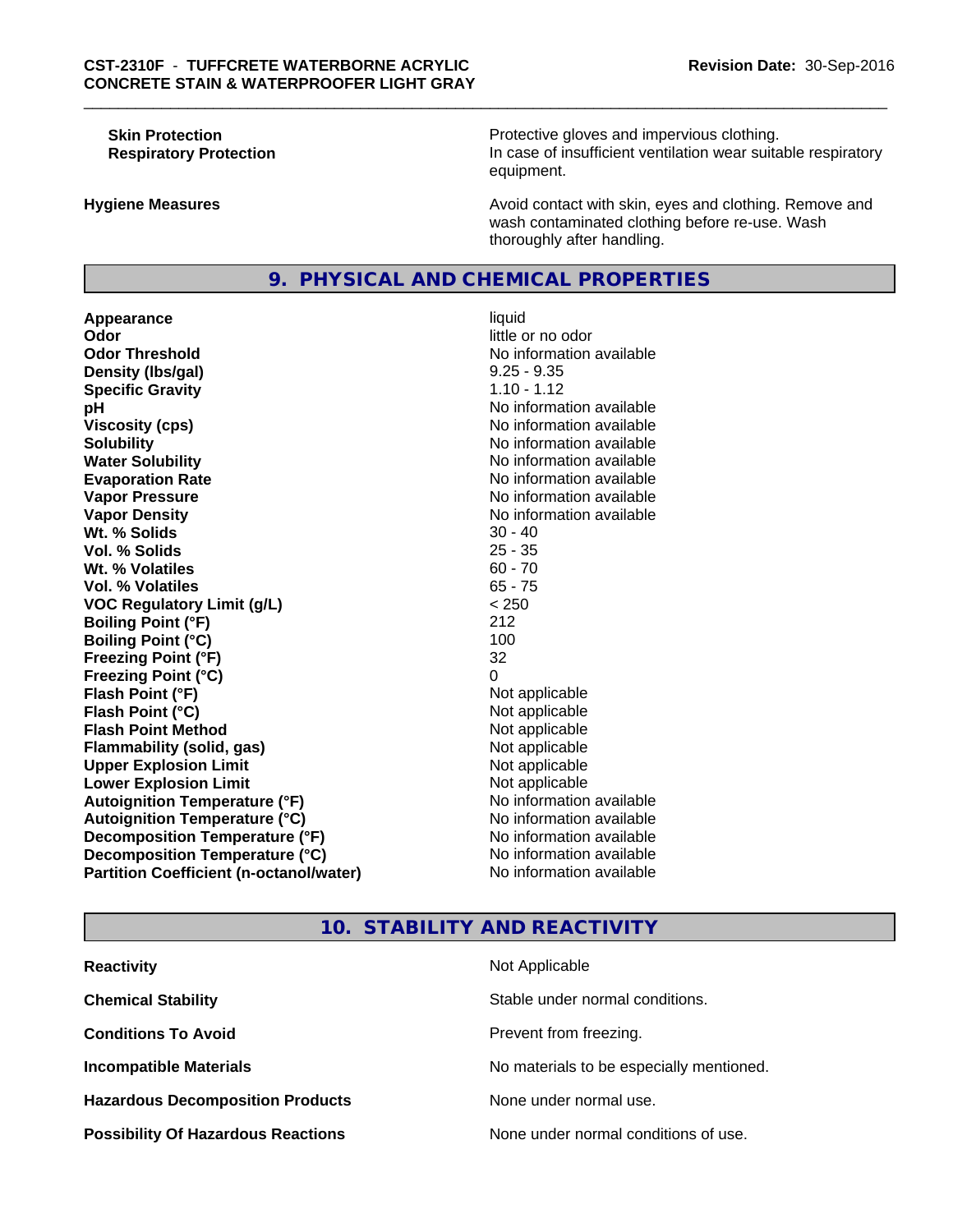# **11. TOXICOLOGICAL INFORMATION**

| <b>Product Information</b><br>Information on likely routes of exposure |                                                                                            |
|------------------------------------------------------------------------|--------------------------------------------------------------------------------------------|
| <b>Principal Routes of Exposure</b>                                    | Eye contact, skin contact and inhalation.                                                  |
| <b>Acute Toxicity</b><br><b>Product Information</b>                    | No information available                                                                   |
| Information on toxicological effects                                   |                                                                                            |
| <b>Symptoms</b>                                                        | No information available                                                                   |
|                                                                        | Delayed and immediate effects as well as chronic effects from short and long-term exposure |
| Eye contact                                                            | May cause slight irritation                                                                |
| <b>Skin contact</b>                                                    | Substance may cause slight skin irritation. Prolonged or                                   |
|                                                                        | repeated contact may dry skin and cause irritation.                                        |
| <b>Inhalation</b>                                                      | May cause irritation of respiratory tract.                                                 |
| Ingestion                                                              | Ingestion may cause gastrointestinal irritation, nausea,                                   |
|                                                                        | vomiting and diarrhea.                                                                     |
| Sensitization:                                                         | No information available.                                                                  |
| <b>Neurological Effects</b>                                            | No information available.                                                                  |
| <b>Mutagenic Effects</b>                                               | No information available.                                                                  |
| <b>Reproductive Effects</b>                                            | No information available.                                                                  |
| <b>Developmental Effects</b>                                           | No information available.                                                                  |
| <b>Target Organ Effects</b>                                            | No information available.                                                                  |
| <b>STOT - single exposure</b>                                          | No information available.                                                                  |
| <b>STOT - repeated exposure</b>                                        | No information available.                                                                  |
| Other adverse effects                                                  | No information available.                                                                  |
| <b>Aspiration Hazard</b>                                               | No information available.                                                                  |
| <b>Numerical measures of toxicity</b>                                  |                                                                                            |

**The following values are calculated based on chapter 3.1 of the GHS document**

| <b>ATEmix (oral)</b>   | 124638 mg/kg |
|------------------------|--------------|
| <b>ATEmix (dermal)</b> | 67536 mg/kg  |

#### **Component**

Titanium dioxide LD50 Oral: > 10000 mg/kg (Rat) 2-Propanol-1-butoxy LD50 Oral: 5660 mg/kg (Rat) LD50 Dermal: 3100 mg/kg (Rabbit) Kaolin LD50 Oral: > 5000 mg/kg (Rat)

#### **Chronic Toxicity**

#### **Carcinogenicity**

*The information below indicateswhether each agency has listed any ingredient as a carcinogen:.*

| Chem<br>Name<br>шел | <b>IARC</b>                                     | NTF |
|---------------------|-------------------------------------------------|-----|
|                     | 2B<br>Jarcinoder<br>----<br>sible<br>⊿um<br>nar |     |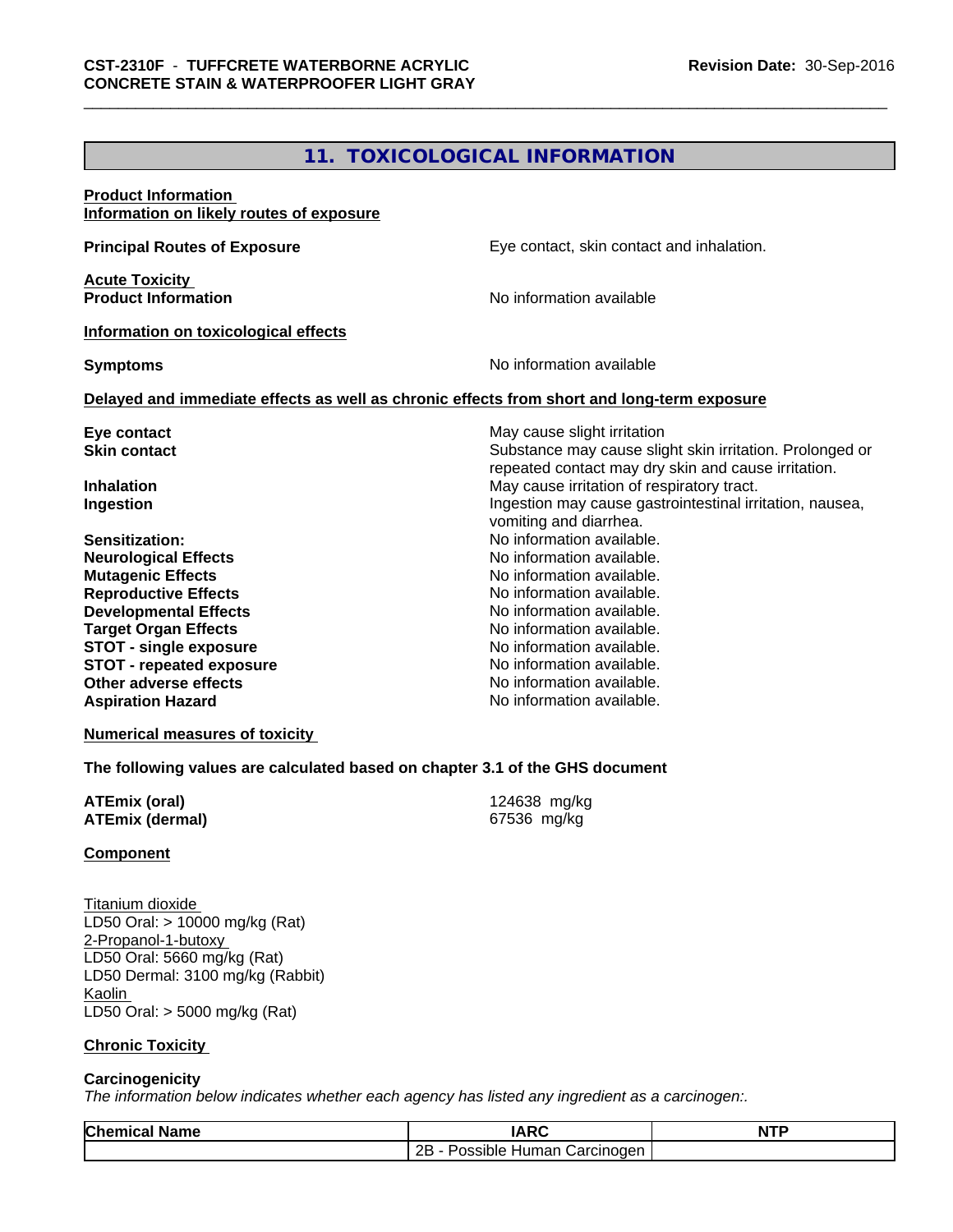# \_\_\_\_\_\_\_\_\_\_\_\_\_\_\_\_\_\_\_\_\_\_\_\_\_\_\_\_\_\_\_\_\_\_\_\_\_\_\_\_\_\_\_\_\_\_\_\_\_\_\_\_\_\_\_\_\_\_\_\_\_\_\_\_\_\_\_\_\_\_\_\_\_\_\_\_\_\_\_\_\_\_\_\_\_\_\_\_\_\_\_\_\_ **CST-2310F** - **TUFFCRETE WATERBORNE ACRYLIC CONCRETE STAIN & WATERPROOFER LIGHT GRAY**

| $- - -$<br>ut:<br>-- - -<br>-----<br>oxiae<br>ш<br>нин<br>ּוּ גו |  |
|------------------------------------------------------------------|--|

• Although IARC has classified titanium dioxide as possibly carcinogenic to humans (2B), their summary concludes: "No significant exposure to titanium dioxide is thought to occur during the use of products in which titanium dioxide is bound to other materials, such as paint."

#### **Legend**

IARC - International Agency for Research on Cancer NTP - National Toxicity Program OSHA - Occupational Safety & Health Administration

**12. ECOLOGICAL INFORMATION**

#### **Ecotoxicity Effects**

The environmental impact of this product has not been fully investigated.

#### **Product Information**

#### **Acute Toxicity to Fish**

No information available

#### **Acute Toxicity to Aquatic Invertebrates**

No information available

#### **Acute Toxicity to Aquatic Plants**

No information available

#### **Persistence / Degradability**

No information available.

#### **Bioaccumulation / Accumulation**

No information available.

#### **Mobility in Environmental Media**

No information available.

#### **Ozone**

No information available

#### **Component**

#### **Acute Toxicity to Fish**

Titanium dioxide  $LC50:$  > 1000 mg/L (Fathead Minnow - 96 hr.)

#### **Acute Toxicity to Aquatic Invertebrates**

No information available

#### **Acute Toxicity to Aquatic Plants**

No information available

### **13. DISPOSAL CONSIDERATIONS**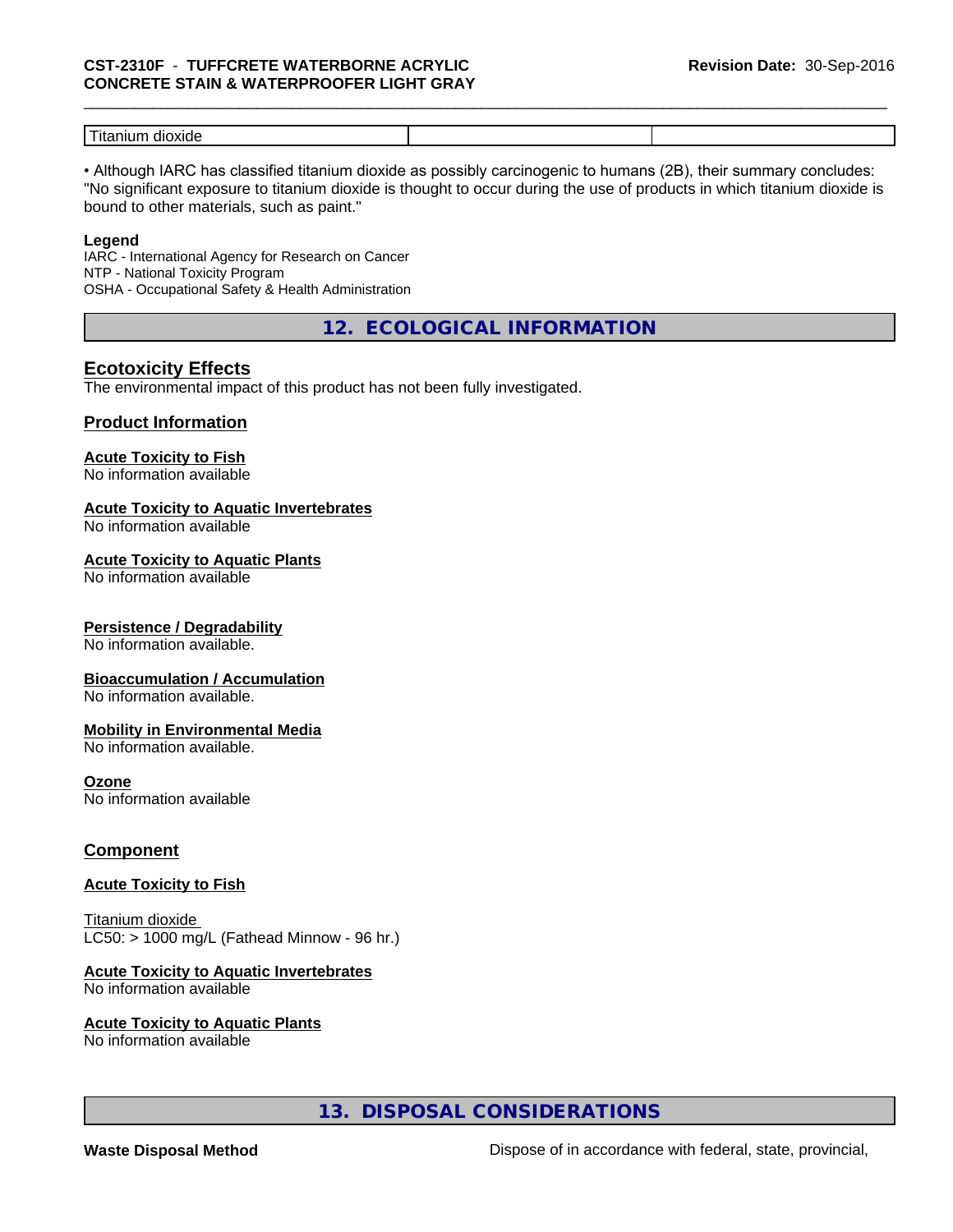and local regulations. Local requirements may vary, consult your sanitation department or state-designated environmental protection agency for more disposal options.

#### **14. TRANSPORT INFORMATION**

**TDG** Not regulated

**ICAO / IATA** Not regulated

**IMDG / IMO** Not regulated

### **15. REGULATORY INFORMATION**

#### **International Inventories**

| <b>TSCA: United States</b> | Yes - All components are listed or exempt. |
|----------------------------|--------------------------------------------|
| <b>DSL: Canada</b>         | Yes - All components are listed or exempt. |

### **National Pollutant Release Inventory (NPRI)**

#### **NPRI Parts 1- 4**

This product contains the following Parts 1-4 NPRI chemicals:

| <b>Chemical Name</b>                                                             | <b>CAS-No</b> | Weight % (max) | <b>NPRI Parts 1-4</b> |  |
|----------------------------------------------------------------------------------|---------------|----------------|-----------------------|--|
| 2-Propanol-1-butoxy                                                              | 5131-66-8     | l - 5%         | Listed                |  |
| <b>NPRI Part 5</b><br>This product contains the following NPRI Part 5 Chemicals: |               |                |                       |  |
| <b>Chemical Name</b>                                                             | <b>CAS-No</b> | Weight % (max) | <b>NPRI Part 5</b>    |  |
| 2-Propanol-1-butoxy                                                              | 5131-66-8     | - 5%           | Listed                |  |

#### **WHMIS Regulatory Status**

This product has been classified in accordance with the hazard criteria of the Hazardous Products Regulations (HPR) and the SDS contains all the information required by the HPR.

| 16. OTHER INFORMATION |  |                                                                            |  |                                                                                                                                               |  |  |
|-----------------------|--|----------------------------------------------------------------------------|--|-----------------------------------------------------------------------------------------------------------------------------------------------|--|--|
|                       |  |                                                                            |  |                                                                                                                                               |  |  |
| <b>HMIS Legend</b>    |  |                                                                            |  |                                                                                                                                               |  |  |
| 0 - Minimal Hazard    |  |                                                                            |  |                                                                                                                                               |  |  |
| 1 - Slight Hazard     |  |                                                                            |  |                                                                                                                                               |  |  |
| 2 - Moderate Hazard   |  |                                                                            |  |                                                                                                                                               |  |  |
| 3 - Serious Hazard    |  |                                                                            |  |                                                                                                                                               |  |  |
| 4 - Severe Hazard     |  |                                                                            |  |                                                                                                                                               |  |  |
| * - Chronic Hazard    |  |                                                                            |  |                                                                                                                                               |  |  |
|                       |  | X - Consult your supervisor or S.O.P. for "Special" handling instructions. |  |                                                                                                                                               |  |  |
|                       |  |                                                                            |  | Note: The PPE rating has intentionally been left blank. Choose appropriate PPE that will protect employees from the hazards the material will |  |  |